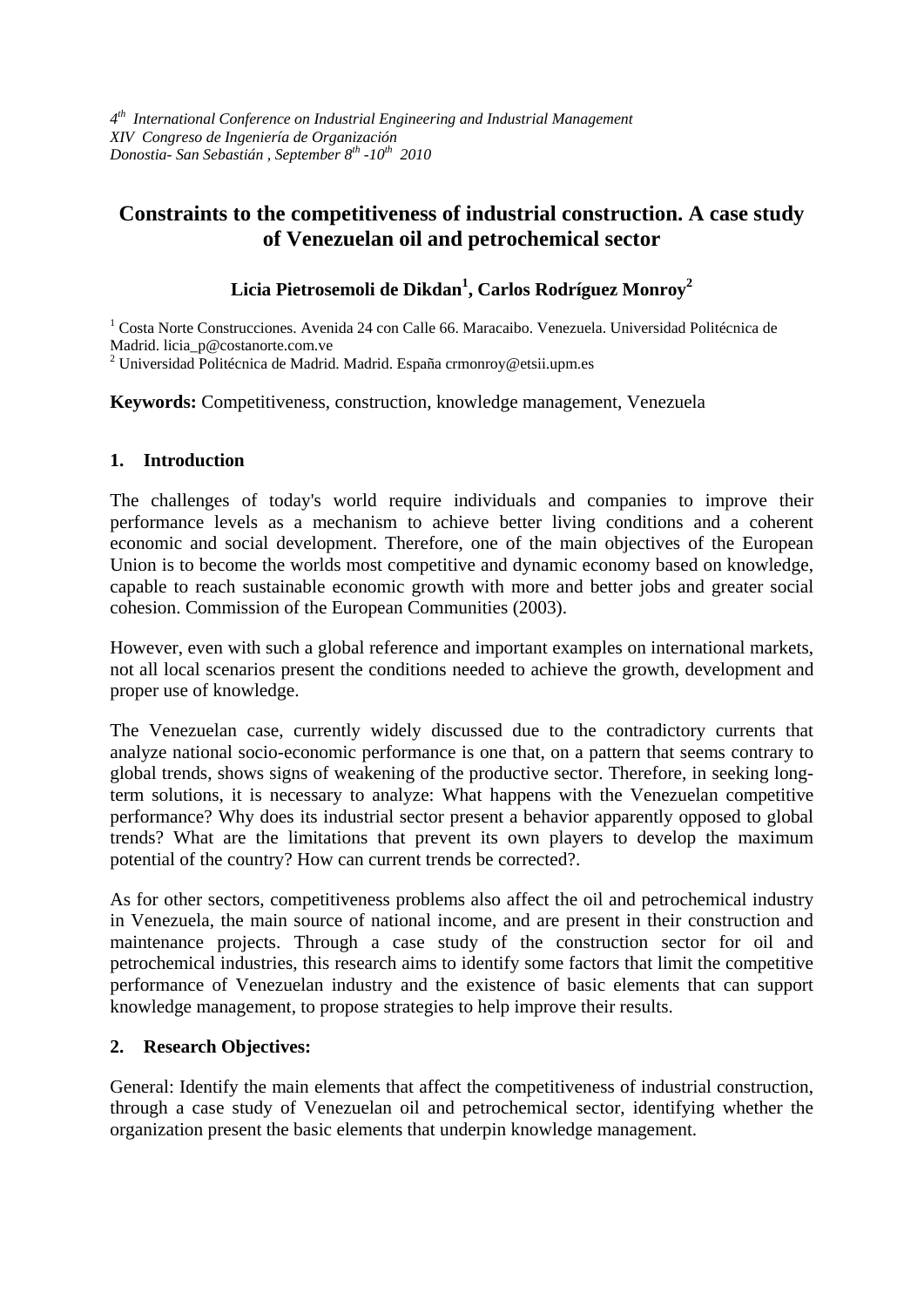## Specific:

− Identify the main constraints affecting the performance of Venezuelan oil and petrochemical industrial construction.

Determine the impact that those limitations have on the construction of the Venezuelan oil and petrochemical sector.

− Determine the frequency with which these limitations occur in the construction of the Venezuelan oil and petrochemical sector.

− Identify elements of organizational culture, organizational structure and technology that support knowledge management in the case study.

#### **3. Methodology**

This research was conducted through document review and field work in a privately owned industrial construction company in Venezuela (more than 300 workers, levels of sales over US\$ 50,000,000 for 2009, more than 40 years of activities).

#### **4. Competitiveness**

Creativity, innovation, knowledge management, competitiveness, new markets development, social and ecosystem balance and the development of corporate social responsibility, together are part of the basic elements for companies survival and success in today's world, as they add value to existing processes, develop potential and generate greater prosperity, wealth and employment. Commission of the European Communities (2003).

While academia present different positions in front of competitiveness, as some researchers claim that it study contributes to understanding the key factors that determine economic growth and opportunities to improve the living conditions of populations, but others consider it an unnecessary fixation, it is indisputable that provides references needed to evaluate the factors related to performance indicators, which is particularly valuable for Venezuela. World Economic Forum (2008), Krugman (1996), Lall, (2001).

Competitiveness is associated with the events and policies that determine the ability to build and preserve an environment that facilitates the creation of greater value to organizations and prosperity for citizens. The World Economic Forum (2010) defines it as the group of institutions, policies and factors that determine the level of productivity of a country. The elements described on (Table 1) are used as benchmarks to measure the competitive performance of countries. Garelli (2003).

Table 1. The 12 pillars of competitiveness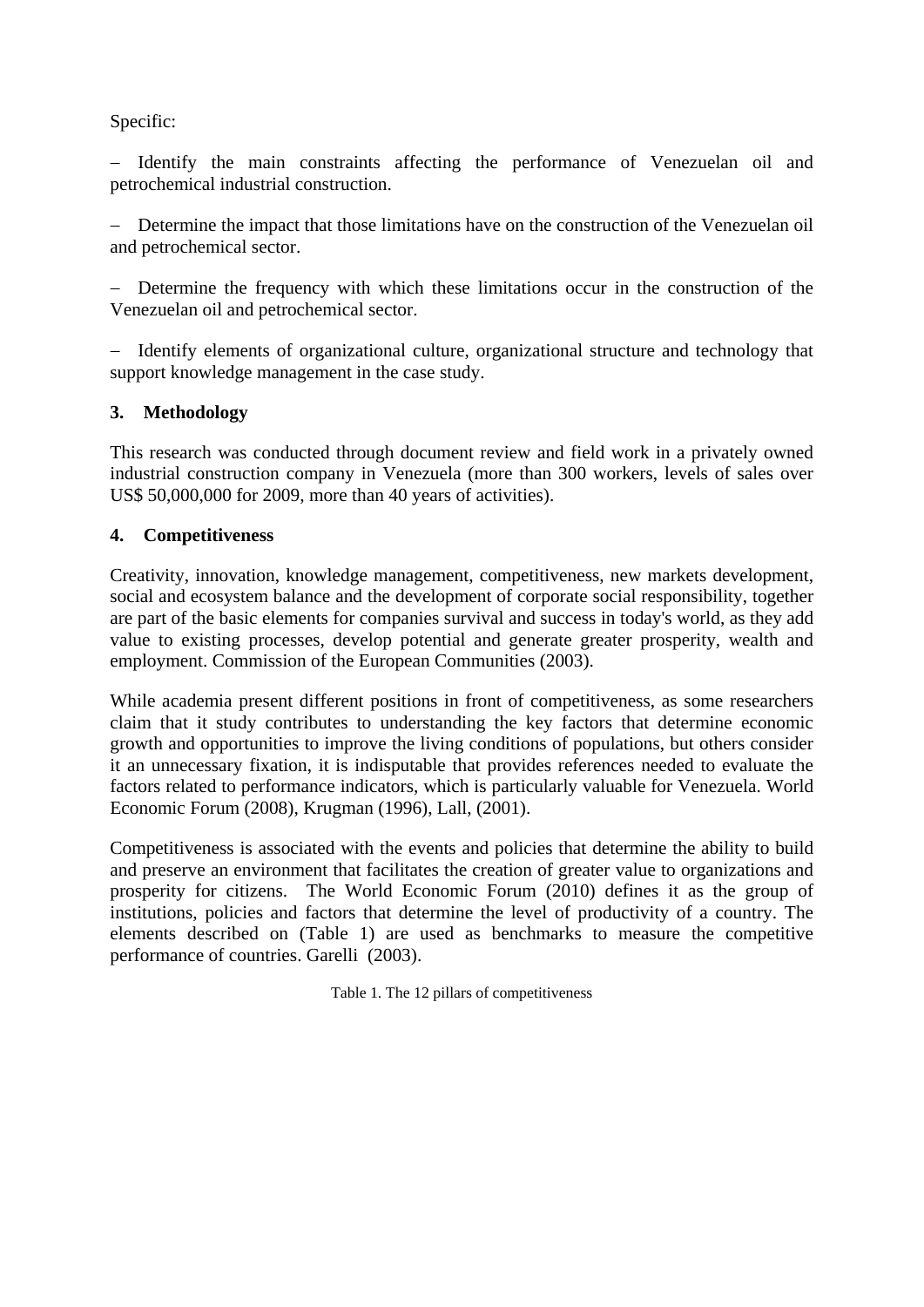| <b>Basic Requirements</b>                           |
|-----------------------------------------------------|
| Institutions                                        |
| Infrastructure                                      |
| Macroeconomic stability                             |
| Health and Primary education                        |
|                                                     |
| Efficiency enhancers                                |
| Higher education and training                       |
| Goods market efficiency                             |
| Labor market efficiency                             |
| Financial market sophistication                     |
| Technological readiness                             |
| Market Size                                         |
|                                                     |
| Innovation and sophistication factors               |
| Business sophistication                             |
| Innovation                                          |
| Source: The global competitiveness report 2009-2010 |

#### **4.1. Competitive policies for developing countries**

To achieve competitiveness, some elements are required to support an adequate performance of individuals and organizations, with mechanisms to ensure prompt attention to business, standards, policies, training and general conditions to strengthen small and medium entrepreneurs. Commission of the European Communities, (2003). That is why to overcome poverty in developing countries are required policies reform, strengthening the legal system, the creation of new businesses and improving existing ones. UNDP (2004).

Singh, (2002) retain that due to their internal realities, the policies of developed countries do not allow to face the particular challenges of developing ones, requiring new competitive policies, oriented to offer goods and value added services. Such new policies should be based on a multilateral approach, including issues as corporate governance, corporate management, labor laws, institutional structures, and knowledge. Garelli (2003) considers that their development must come from the social underpinnings, history and national values, in support of achieving its goals of sustainability.

Among conditions that may guide the competitive performance of the nations, we find the proposal of the Golden Rules of competitiveness indicated in (Table 2).

| What is that countries must do in order to become or             |
|------------------------------------------------------------------|
| remain competitive?                                              |
| I. Create a stable and predictable legislative environment.      |
| II. Work on a flexible and resilient economic structure.         |
| III. Invest in traditional and technological infrastructure.     |
| IV. Promote private savings and domestic investment.             |
| V. Develop aggressiveness on the international markets as well   |
| as the attractiveness for foreign direct investment.             |
| VI. Focus on quality, speed and transparency in government       |
| and administration.                                              |
| VII. Maintain a relationship between wage levels, productivity   |
| and taxation.                                                    |
| VIII. Preserve the social fabric, reducing wage disparity and    |
| strengthening the middle class.                                  |
| IX. Invest heavily in education, especially at the secondary     |
| level and in the long-life training training of the labor force. |
| X. Balance the economies of proximity and globality to ensure    |
| substantial wealth creation, while preserving the value systems  |
| that citizens desire.                                            |
| Source: Garelli, S. 2003. The Competitiveness of Nations. IMD    |

Table 2. The golden rules of competitiveness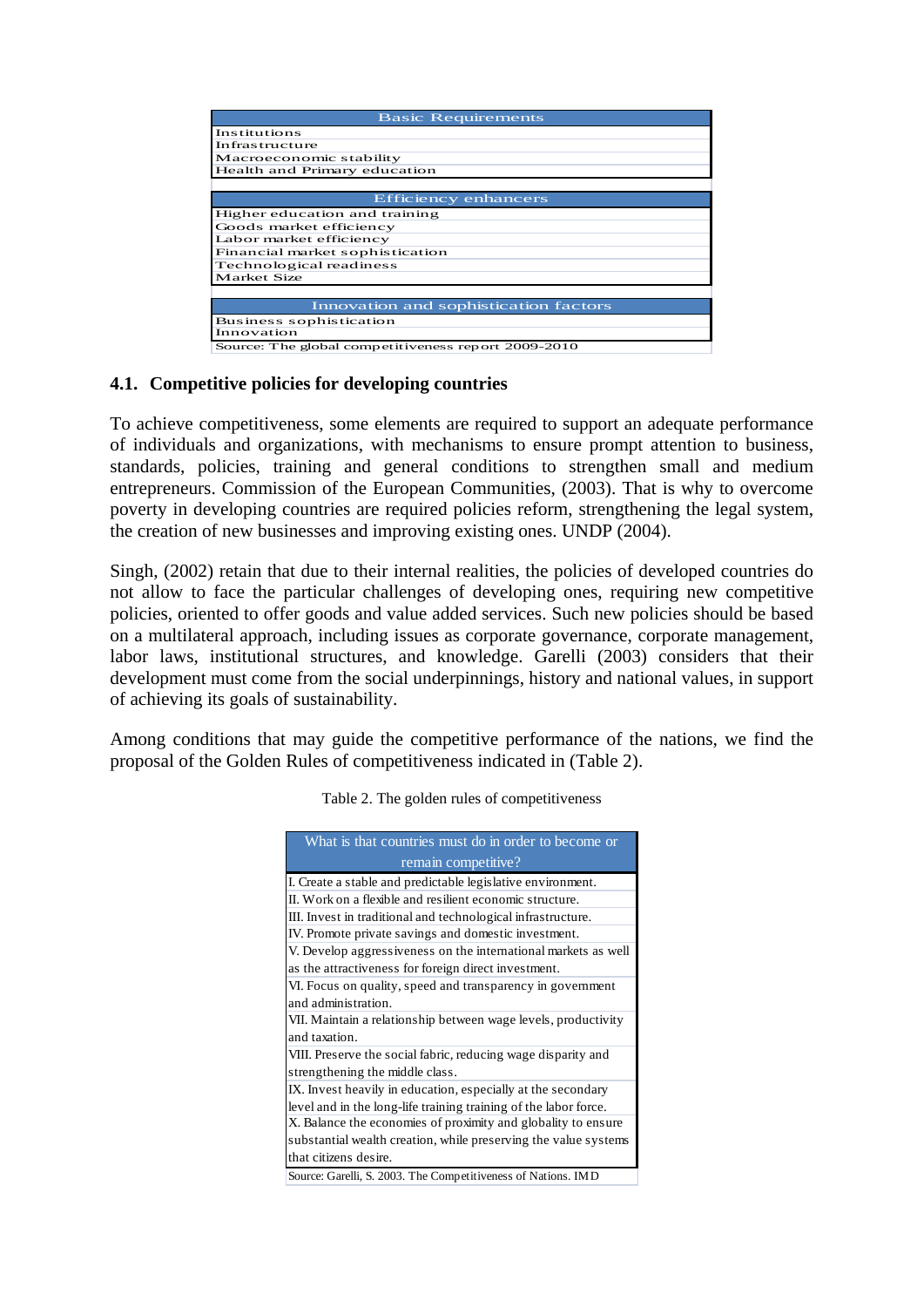With a world economy still suffering the effects of the recession caused by the financial crisis of 2008 and the consequences of worsen natural disasters, it becomes increasingly evident the need to build the foundations of competitiveness as the element on which nations can sustain its recovery orienting towards prosperity, sustainable development and long-term improvement. The Global Competitiveness Report, (2010). Therefore, the golden rules of competitiveness listed above, can serve as reference guides for the creation of valuable competitive policies for developing countries. Pietrosemoli, (2009).

# **4.2. Knowledge management as an element to support competitive performance of construction companies**

Knowledge management is described by Takeuchi and Nonaka (2004) as the continuous process of creation and transmission of new knowledge throughout the organization, allowing the incorporation of new products, services and technologies that facilitate organizational change and to face the new challenges presented by the environment. Thanks to knowledge management, using tools and technologies, individuals and organizations can provide explicit and tacit knowledge that facilitate the growth of the organization and improve decision making in a timely manner. del Moral, et al. (2007).

As the construction is one of the most representative industrial sectors worldwide, by creating jobs and growth, and because of the importance of the services offered to communities, the value of knowledge management transcends all its activities, facilitating innovation, maximizing intellectual capital, providing answers to customer requirements, increasing effectiveness and efficiency, knowledge transfer, allowing to offer products with higher added value and reducing levels of uncertainty. This permit performance improvement processes and supports competitiveness. Kamara, et al. (2002), Egbu, et al. (2004).

To obtain these benefits, Anumba et al. (2005) and Egbu et al. (2004) recommend that construction companies need the production, dissemination and use of these intangible resources, using databases, technologies, tools, strategies, best practices and encouraging research, especially for the sharing of knowledge aimed at achieving sustainable construction. CIB, (2002).

# **5. Competitiveness in Venezuela**

In the developing countries the lack of a level of internal rivalry that encourages innovation, improvement and competition is outstanding, in addition to the existence of high levels of intervention by governments in the economies, which often become a major constraint to economic development. Enright, et al. (1994).

These ideas remain highly relevant in the Venezuela of the twenty-first century, because country shows contradictory messages in its performance levels, with obvious signs of decline in several indicators, contrary to what happens in other nations, even with lower resources. In this research, are identified some of the factors that limit the country competitiveness through what is perceived by part of the productive sector.

# **5.1. Indicators of competitiveness**

The state and changes in Venezuelan competitiveness are presented by the World Economic Forum, highlighting the fall of Venezuela to the position 113, for the period 2009-2010, in a sustained trend in recent years despite high oil revenues, as shown on (Table 3).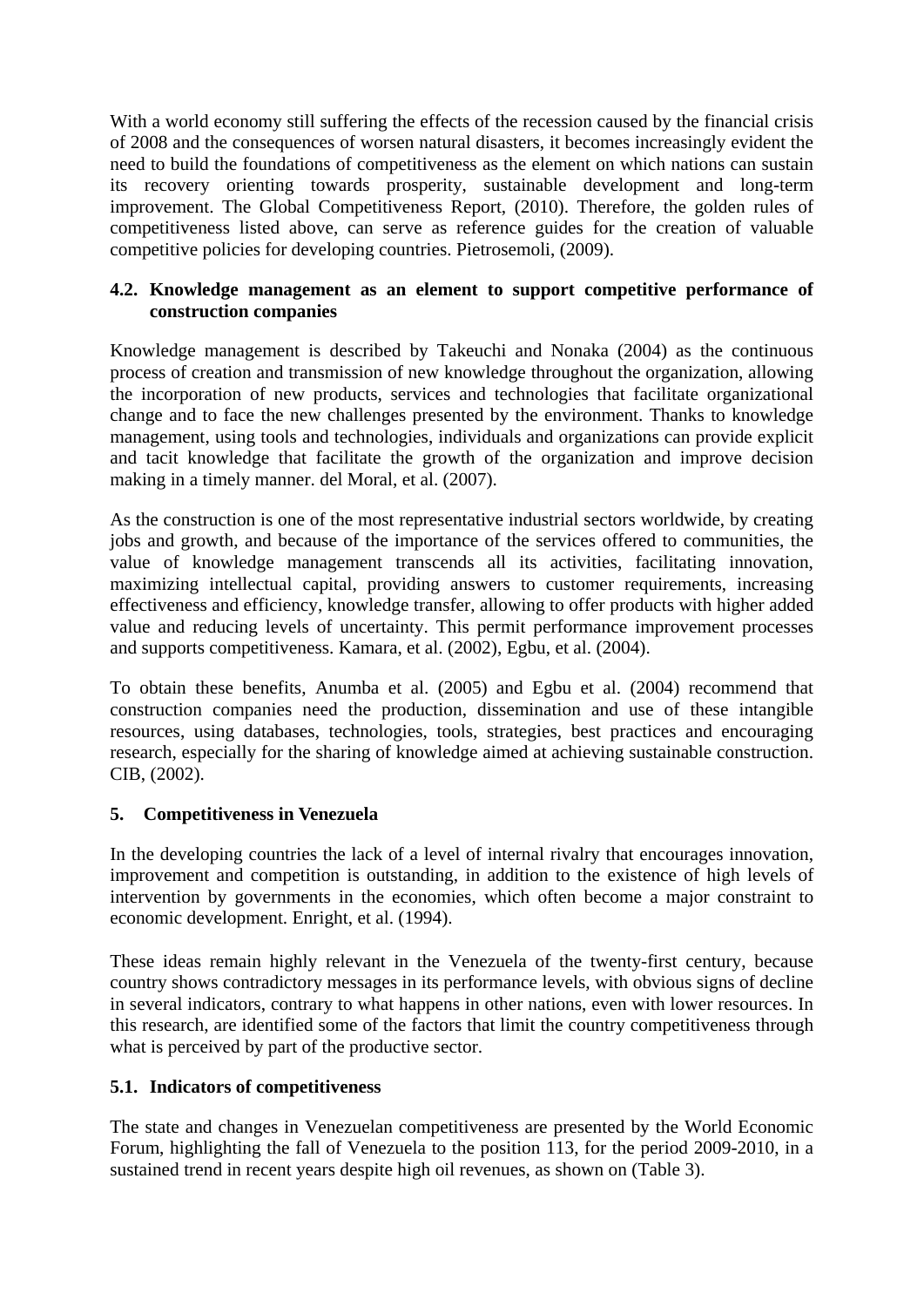| Venezuelan competitiveness indicators evolution                                                          |                                   |                            |                            |                            |                            |
|----------------------------------------------------------------------------------------------------------|-----------------------------------|----------------------------|----------------------------|----------------------------|----------------------------|
| Global competitiveness<br>Index. Ranking from 1 to<br>133                                                | <b>GCI 2009-10</b><br><b>Rank</b> | GCI 2008-09<br><b>Rank</b> | GCI 2007-08<br><b>Rank</b> | GCI 2006-07<br><b>Rank</b> | GCI 2005-06<br><b>Rank</b> |
| <b>Switzerland</b> (Better<br>position in Europe)                                                        |                                   | 2                          | $\mathbf{Z}$               |                            |                            |
| <b>Chile (Better position in</b><br>Latinamerica)                                                        | 30                                | 28                         | 26                         | 27                         | 27                         |
| Venezuela<br>Source: World Economic Forum. The global Competitiveness Report, 2009-10, 2008-09, 2007-08. | 113                               | 105                        | 98                         | 88                         | 84                         |

Table 3. Venezuelan competitiveness indexes

Such behavior is attributed to factors such as the macroeconomic environment, the expansionary fiscal policy, discretionary administrative measures, weak institutional environment, the lack of equity and efficiency in government operations and strategies and high levels of violence and crime. World Economic Forum (2010).

With similar vision, competitiveness indicators presented by the IMD business school in Switzerland, situate Venezuela in the last place of competitiveness of 57 countries evaluated for the year 2009, with deterioration from position N. 55 occupied in 2008. IMD (2010).

# **5.2. Venezuelan oil sector and basic industries competitiveness:**

Añez (2005) and Cámara Petrolera de Venezuela (2006) sustain than although the Venezuelan oil sector has an undeniable growth potential because of the importance of oil as the main source of oil worldwide, Venezuela is a country where despite the resources abundance, the industrial sector supplier of goods and services has not achieved the expected competitive levels.

Following the changes that occurred in recent years, the oil industry faces problems such as loss of expertise due to the qualified personnel have left the industry, the low level of development of oil reserves, the amount of inactive wells, the low levels of research in oil and gas exploration, the policies to sale oil at discount or exchange it for goods and services and resource utilization of the oil revenue to develop political or social policies, which has led to decreased production levels of oil and gas. González (2009).

Other problems of competitiveness of the Venezuelan oil industry, are associated with the "Law which reserves to the state the goods and services related to oil activities", adopted in May 2009. Under such law, once declared as public utility, different private sector assets were expropriated, including drilling holes, water, steam or gas injection equipments, docks, boats, barges, tugs and other goods that provided services to the oil sector. Pietrosemoli (2009).

Due to the combination of above mentioned factors, Venezuela addresses the impact of labor protests that take place more frequently on the oil, iron and aluminum industries, affecting the maintenance activities and oil services, the operation of drilling holes, activities to support oil extraction and production of iron, aluminum and related products. Pietrosemoli (2009).

These protests are associated with requirements for the renewal of collective agreements, payment of labor liabilities associated with the expropriation or compliance with safety requirements and contractual terms. Reuters (2009). Similar problems in other productive sectors have meant that the protests had spread to the automotive, health, education and popular sectors, which protest for insecurity, lack of work, educational problems or lack of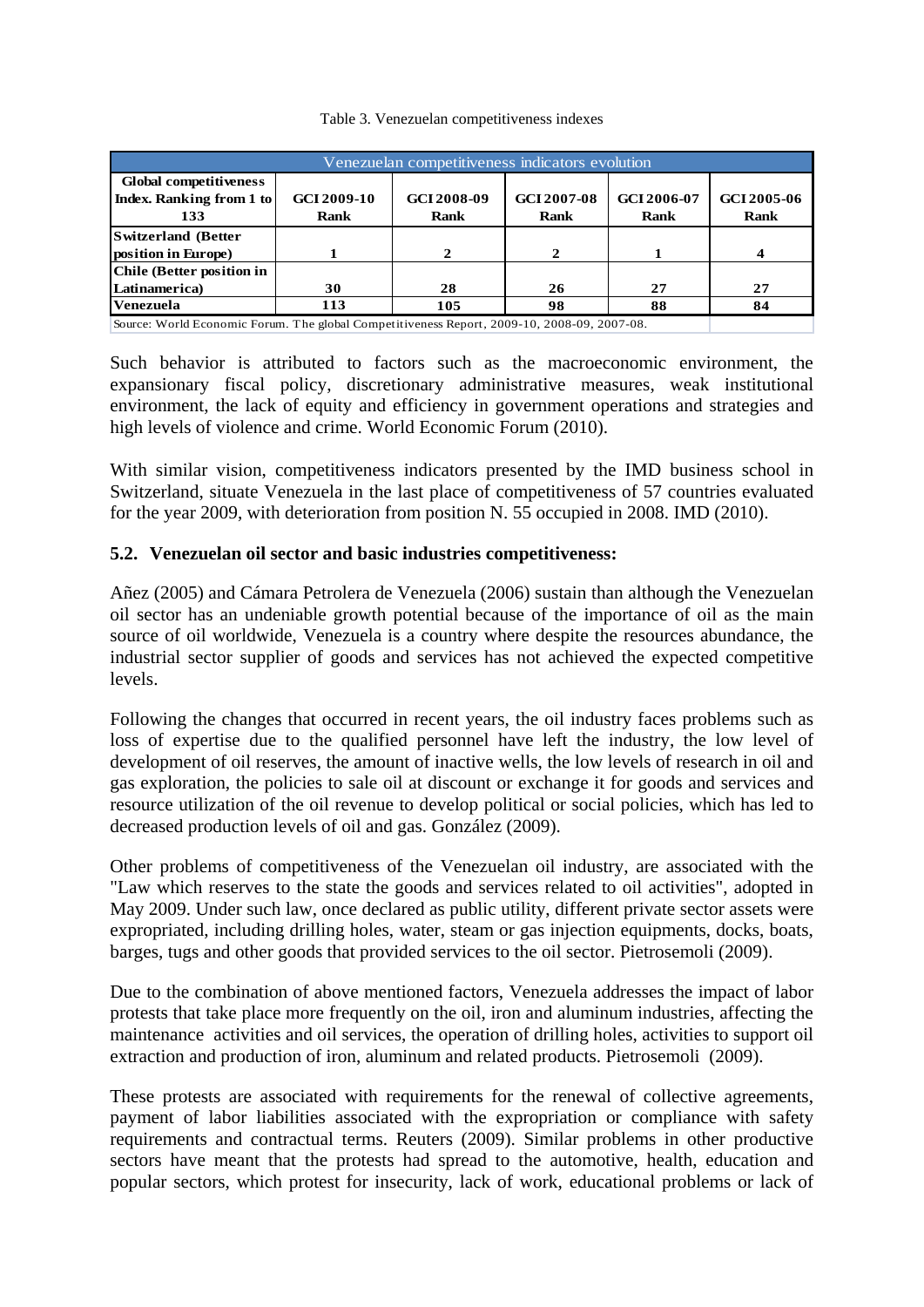basic services, creating a level of national conflict that affects the quality of life of people and performance levels of small, medium and large enterprises. Pietrosemoli (2009).

Even without precise quantification, the direct consequences of these policies and social conflicts are beginning to manifest in the Venezuelan level of oil production, which went from 3,239,000 barrels per day in 2000 to 2,566,000 barrels per day in 2008 and that early 2010 is estimated by analysts in the order of 2,000,000 barrels per day or less, confirming that country is facing the general weakening of basic industries. BP (2009), González (2010).

# **5.3. Orientation of national policies of the productive sector**

The policy of socialist transformation of the production model, which attempts to centralize production activities in strategic sectors such as production and distribution of food, iron, steel, aluminum and communications, in an effort designed to reach the centralization and nationalization of the economy, looks contrary to venezuelan productivity, competitiveness and entrepreneurship, especially when framed in a whole nationalization effort that in last years has severely affected food industries, telecommunications, electricity, oil, chemical and petrochemical. Tal Cual (2009), Index of Economic Freedom (2009).

# **5.4. Index of economic freedom and annual index of good governance**

According to Index of Economic Freedom (2009), Venezuela occupied position N. 174 out of 179 countries, because of factors that result contrary to economic activity, hindering productivity, competitiveness and entrepreneurship. Among them: conditions of business freedom, trade, monetary, financial, investment, fiscal, size of government, property rights, corruption and labor freedom problems. Governance Index (2009), indicates that Venezuela was ranked at the position 192, of a group of 212 countries due to governance problems, failure of constitutional laws, crime, lack of separation of powers and institutions, violent takeover of private businesses, shortages and inflation. Veneconomía (2009).

# **5.5. Performance of industrial and commercial sector:**



Figure N. 1 Shows the Venezuelan industrial and trade performance in recent years.

Figure 1. Decrease in number of industries in Venezuela 1994-2007. Conindustria (2009)

What explains the deterioration of Venezuelan productive infrastructure, living conditions and governance in a global economic context that in recent years, up to 2008, with the financial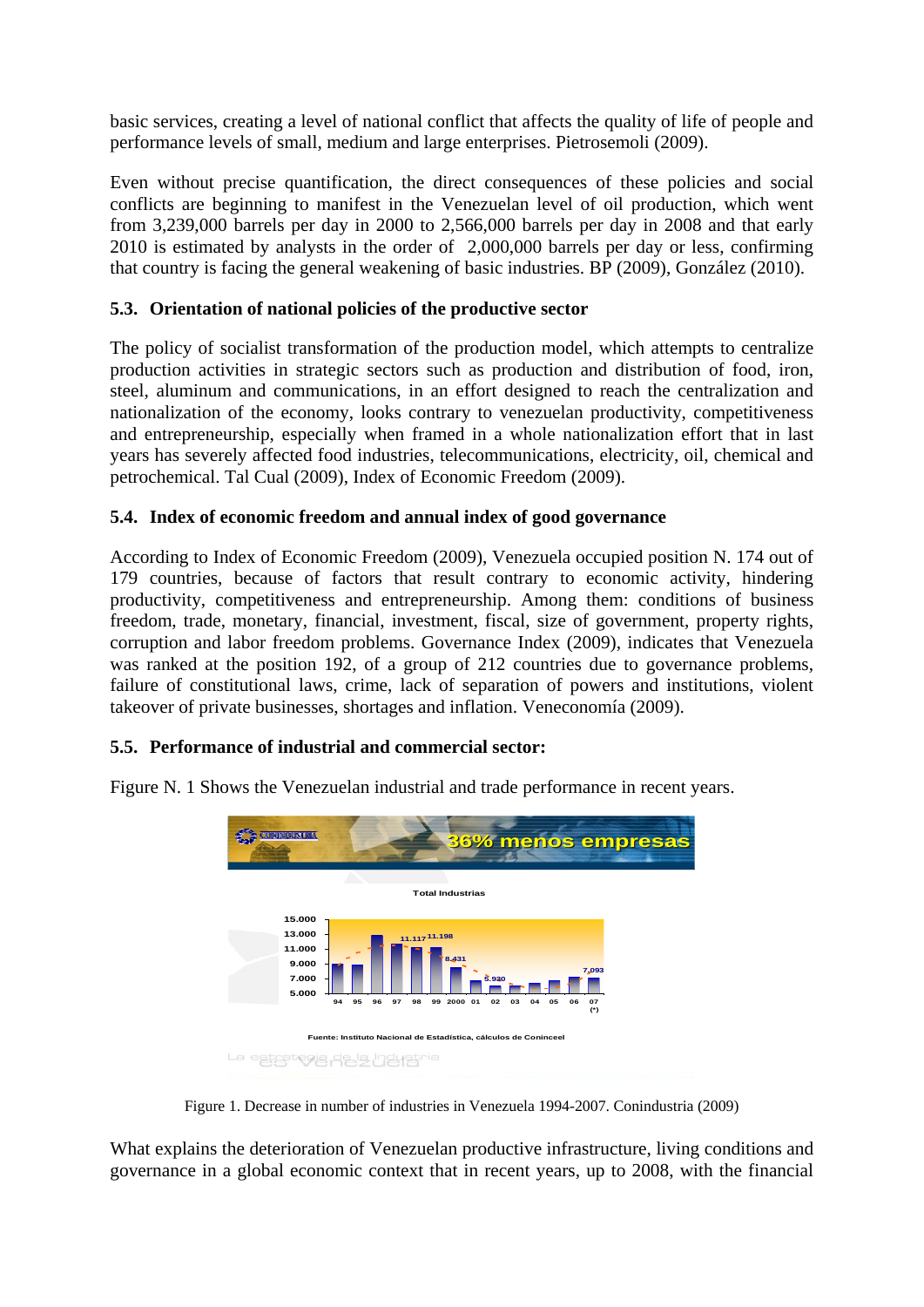crisis, saw steady growth in many countries? How do you account this in a country with abundance of resources? Figure 2 provides a reference for what Conindustria (Confederación Venezolana de Industriales) details as some of the adverse factors that affect the Venezuelan productive sector.



**Figure 2**. The siege of the Venezuelan productive activity. Conindustria (2005)

#### **5.6. Results of field work**

The field work was conducted through a questionnaire applied to 78 company employees working as board of director's members, department's managers, projects managers, resident engineers, project and department supervisors as well as external advisors in the fiscal, accounting and legal areas. The questionnaires were processed through SPSS version 10.0 and Excel. From 90 questionnaires sent were obtained 56 responses, corresponding to 62,22%. For the research objectives the following results were found:

Identify the main constraints affecting the performance of Venezuelan oil and petrochemical industrial construction and the impact that those limitations have on the construction of the Venezuelan oil and petrochemical sector.

|                            | Cases       |         |
|----------------------------|-------------|---------|
| Main constraints           | Impact N. 1 | $\%$    |
| Technical-Constructive     |             | 7,14%   |
| Contractuals/Relation with |             |         |
| clients                    | 11          | 19,64%  |
| Resources availability     | 12          | 21,43%  |
| Labor                      |             | 12,50%  |
| Financial                  | 20          | 35,71%  |
| Social                     |             | 0,00%   |
| Safety and public order    |             | 3,57%   |
| Total responses            | 56          | 100,00% |

− Determine the frequency with which these limitations occur in the construction of the Venezuelan oil and petrochemical sector.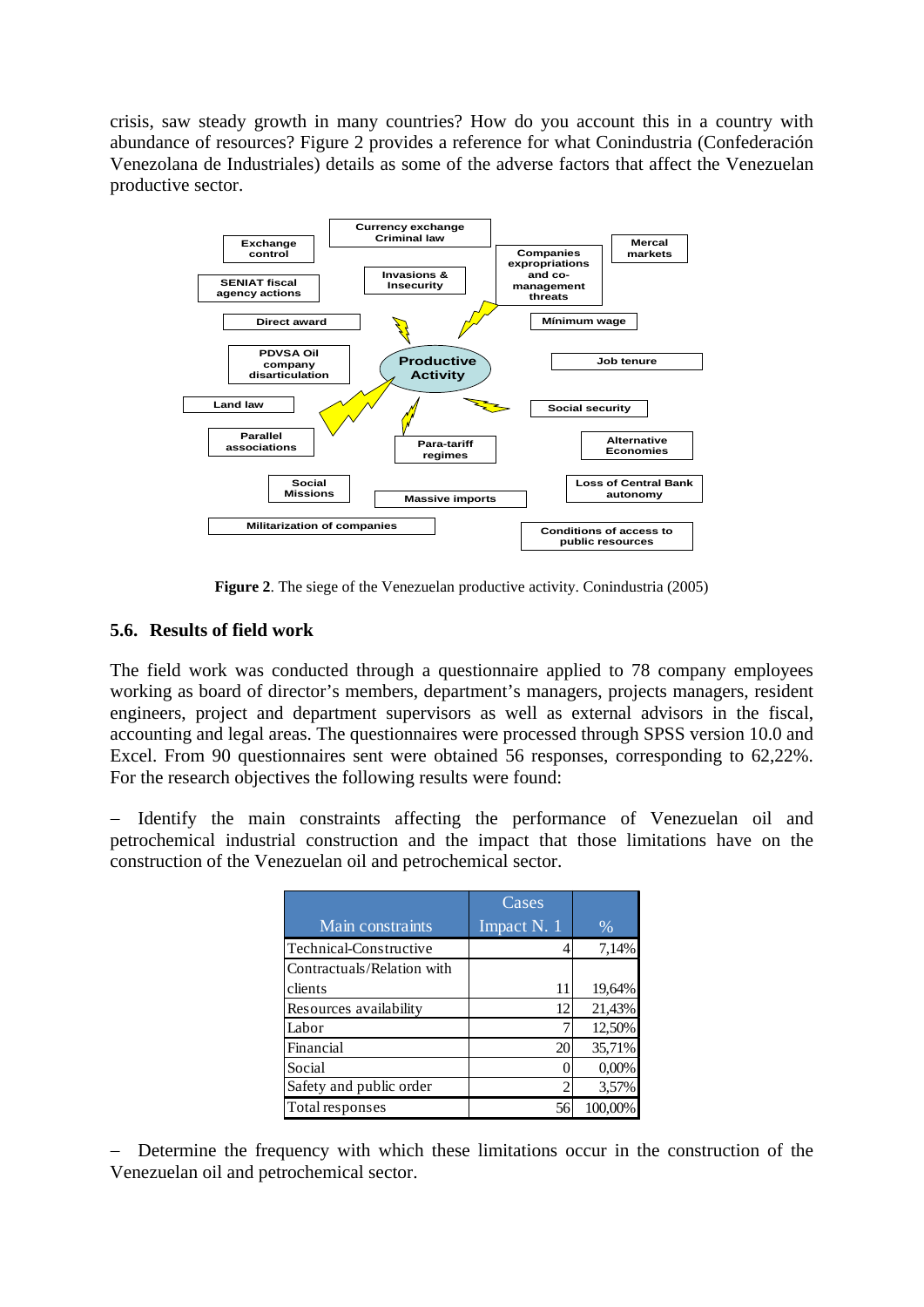|                                    | Very Frequent &   |         |
|------------------------------------|-------------------|---------|
| Main constraints                   | Frequent Cases N. | $\%$    |
| Technical-Constructive             | 19                | 14,96%  |
| Contractuals/Relation with clients | 20                | 15,75%  |
| Resources availability             | 28                | 22,05%  |
| Labor                              | 22                | 17,32%  |
| Financial                          | 25                | 19,69%  |
| Social                             |                   | 3,94%   |
| Safety and public order            |                   | 6,30%   |
| Total responses                    | 127               | 100,00% |

− How can be seen actual working conditions on oil and petrochemical sector compared with precedent years.

| Main constraints | How are perceived<br>actual working<br>conditions Cases N. | $\%$    |
|------------------|------------------------------------------------------------|---------|
| Better           |                                                            | 5,56%   |
| A little better  |                                                            | 12,96%  |
| Same             |                                                            | 16,67%  |
| Worse            | 30                                                         | 55,56%  |
| Much worse       |                                                            | 9,26%   |
| Totales          | 54                                                         | 100,00% |

− Identify elements of organizational culture, organizational structure and technology that support knowledge management in the case study.

|                                                                                               | % Very     | $\frac{9}{6}$ |       |
|-----------------------------------------------------------------------------------------------|------------|---------------|-------|
| <b>Cultural aspects</b>                                                                       | frequently | Frequently    | Total |
| a. Knowledge is formally recognized as                                                        |            |               |       |
| company asset                                                                                 | 29.1%      | 25,5%         | 54,6% |
| b. There are formal guidelines to support                                                     |            |               |       |
| knowledge generation, diffusion, reuse and                                                    |            |               |       |
| transfer                                                                                      | 9,1%       | 27,3%         | 36,4% |
| c. New knowledge contributions are recognized                                                 |            |               |       |
| and rewarded                                                                                  | 12,7%      | 20.0%         | 32,7% |
|                                                                                               |            |               |       |
|                                                                                               | % Very     | $\frac{9}{6}$ |       |
| <b>Organizational aspects</b>                                                                 | frequently | Frequently    | Total |
| a. There is a specific structure to manage                                                    |            |               |       |
| knowledge<br>b. There are specific processes to identify,                                     | 10,9%      | 16,4%         | 27,3% |
|                                                                                               |            |               |       |
| transfer, structure, store and distribute<br>knowledge                                        |            |               |       |
| c. Organizational learning and research withing                                               | 12,7%      | 32,7%         | 45,4% |
| the organization are emphasized                                                               | 8,9%       |               |       |
| d. Project hits and misses are revised at project                                             |            | 26,8%         | 35,7% |
| ending                                                                                        | 18,5%      | 7,4%          | 25,9% |
| e. Hits, misses, and decisions are documented                                                 |            |               |       |
| and made available to be reused on following                                                  |            |               |       |
| projects                                                                                      | 11.10%     | 9.30%         | 20,4% |
|                                                                                               |            |               |       |
|                                                                                               | % Very     | $\frac{9}{6}$ |       |
| <b>Technological aspects</b>                                                                  | frequently | Frequently    | Total |
| a. There are programs or technological tools to                                               |            |               |       |
| manage knowledge.                                                                             | 21.8%      | 18,2%         | 40,0% |
| c. There are mechanisms of information                                                        |            |               |       |
| preservation and protection                                                                   | 41,1%      | 37,5%         | 78,6% |
| d. Audits are conducted to validate the                                                       |            |               |       |
| compliance and security controls to prevent                                                   |            |               |       |
| loss of information and knowledge                                                             | 26,8%      | 37,5%         | 64,3% |
| e. Specific trainings are provided to staff to                                                |            |               |       |
| make better use of technological resources<br>f. There have been events of loss of intangible | 10,9%      | 18,2%         | 29,1% |
| assets of organization in electronic or physical                                              |            |               |       |
| form                                                                                          | 0,0%       | 12,7%         | 12,7% |
|                                                                                               |            |               |       |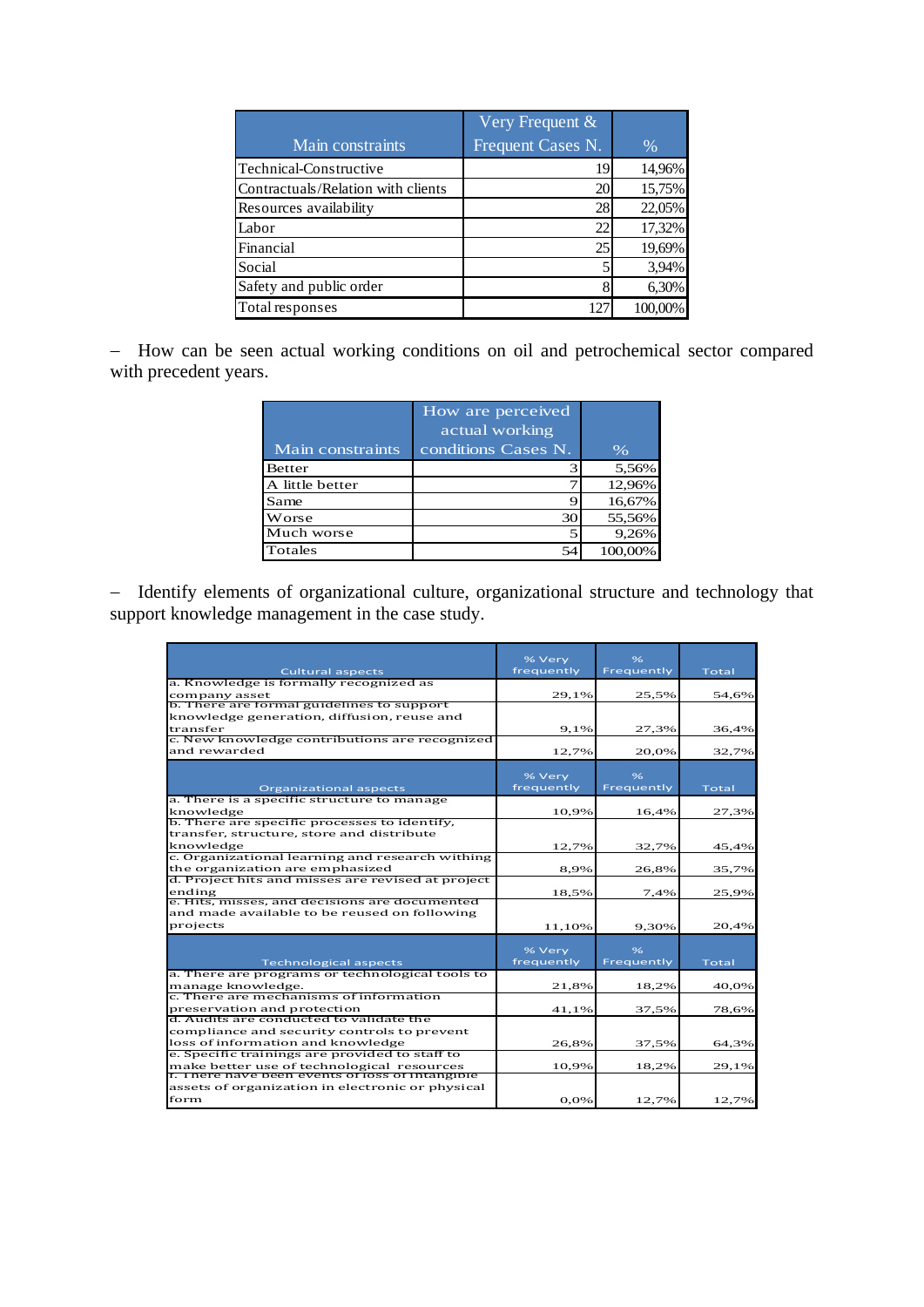#### **6. Conclusions.**

As this is a preliminary research, with field work limited to the vision of one Venezuelan oil and petrochemical construction company and its external advisors, conclusions are not intended to pretend present a total view of competitiveness constraints affecting country performance, but to highlight the existence of some conditions that limit the performance of industrial constructions. Keeping in mind those limitations, based on the documental and field research findings, is palpable that:

Despite the abundance of mineral and agricultural resources, Venezuelan productive sector in general, lives an environment characterized by physical and legal insecurity, financial, social, contractual, inflation and labor problems, public policy discretionary, loss of knowledge and high levels of conflicts, which are perceived by many of the actors of the production processes as obstacles that weaken national competitiveness and affect quality of life of the population.

Those problems are not limited to Venezuela but may affect many other, especially developing countries, so it is important to realize that globalization can offer important knowledge's that should be followed as guidelines in order to improve local performance.

− To reverse the negative trends affecting countries in terms of competitiveness, its required to initiate a cultural change that recognizes that sustainable development must be based on ethical foundations, principles and values, investments, employment, and improvement performance levels for small, medium and large enterprises and that this requires developing competitive policies with long-term view, learn from past mistakes and make joint efforts between governments, academic sector, companies and citizens.

− To reach this goal, knowledge management plays a very important role, since make available resources that can help to solve the problems of national competitiveness.

− As one of the major competitive policies necessary for developing countries and for construction companies for oil and petrochemical sector, it is suggested to initiate actions by governments and organizations to provide appropriate knowledge management as a strategy that may lead to deep changes in management in order to achieve sustainable development with social content.

# **References**

Añez, C. (2005). Caracterización de empresas e instituciones en la perspectiva de fortalecimiento de clusters energéticos en los países andinos. Espacio Abierto v.15 n.4 Maracaibo Dic. 2006/// Lima, Junio 2005

BP Statistical review of world Energy. (2009). June 2009. Pp. 28

CIB. International Council for Research and Innovation in Building and Construction. (2002). Agenda 21 for Sustainable Construction in Developing Countries. A discussion document. CIB Publication. Pp. 91

Comisión de las comunidades Europeas. (2003). Libro Verde El Espíritu empresarial en Europa. Bruselas. Pp. 28